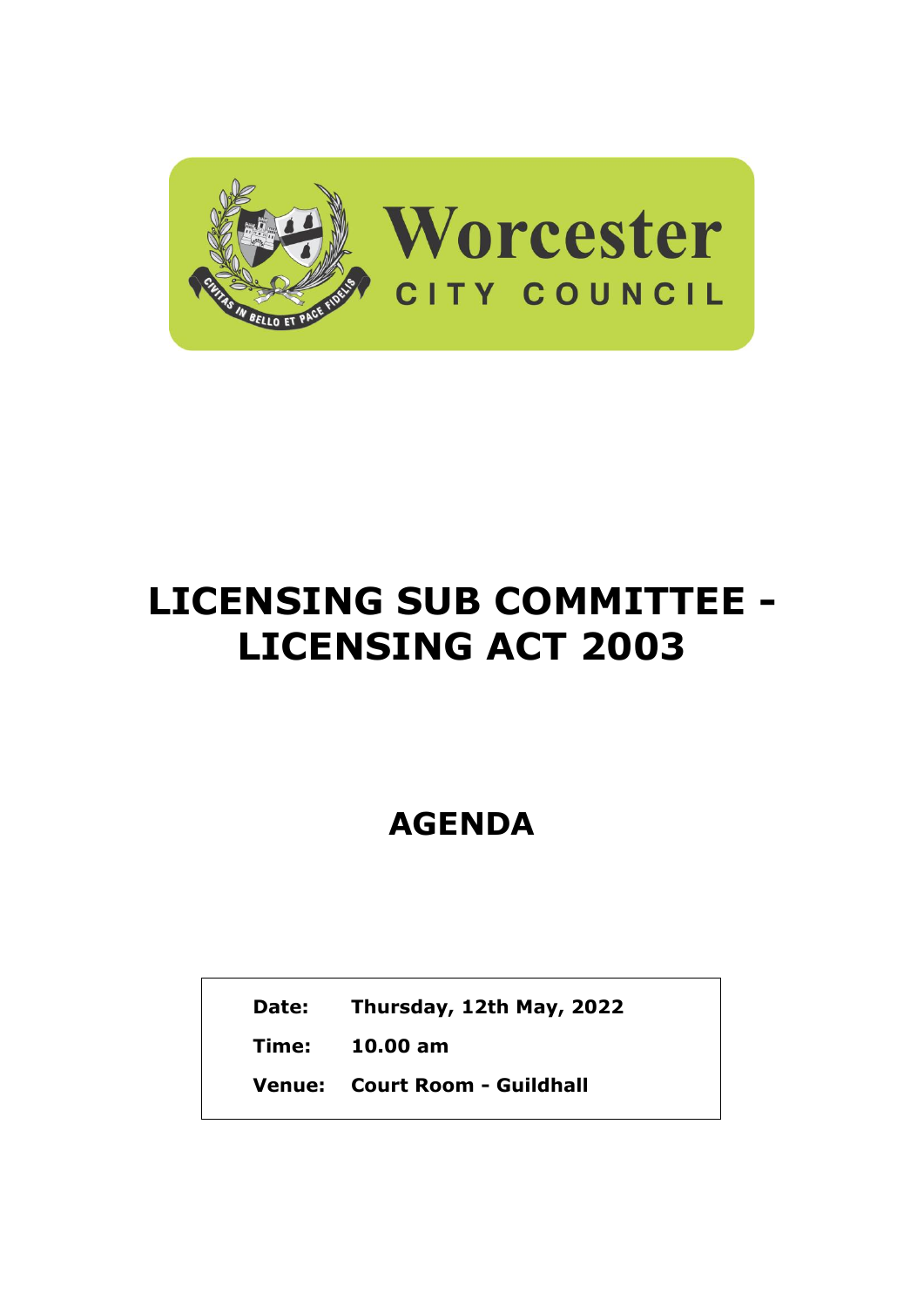## **LICENSING SUB COMMITTEE - LICENSING ACT 2003**

## **Information for Members of the Public**

Access to the Guildhall is via the front entrance in the High Street. The nearest car park is Copenhagen Street (pay and display). If you are a wheelchair user or have restricted mobility, access to the Guildhall can be gained either through the door on the right side of the forecourt as you face the Guildhall, or through the sliding doors at the rear of the Guildhall. There is dedicated disabled parking space at the rear (access via Copenhagen Street). Most meetings are held on the ground floor, which can be reached by using a lift. If you are a wheelchair user or have restricted mobility and you wish to attend a meeting, please telephone or email the officer mentioned below in advance and we will make any necessary arrangements to assist your visit.

Part I of the Agenda includes items for discussion in public. You have the right to inspect copies of Minutes and reports on this part of the Agenda as well as background documents used in the preparation of these reports. Details of the background papers appear at the foot of each report. Part II of the Agenda (if applicable) deals with items of 'Exempt Information' for which it is anticipated that the public may be excluded from the meeting and neither reports nor background papers are open to public inspection.

Please note that this is a public meeting and members of the public and press are permitted to report on the proceedings. "Reporting" includes filming, photographing, making an audio recording and providing commentary on proceedings. Any communicative method can be used to report on the proceedings, including the internet, to publish, post or share the proceedings. Accordingly, the attendance of members of the public at this meeting may be recorded and broadcast. By choosing to attend this public meeting you are deemed to have given your consent to being filmed or recorded and for any footage to be broadcast or published.

Please note the Council audio records and live streams many of its meetings. These recordings are published on the relevant meeting pages of the Council's website. A notice to this effect will be posted in the meeting room. If a member of the public chooses to speak at a meeting of the City Council he/she will be deemed to have given their consent to being recorded and audio being published live to the Council's website. The Chairman of the meeting, can at their discretion, terminate or suspend recording, if in their opinion, continuing to do so would prejudice the proceedings of the meeting or if they consider that continued recording might infringe the rights of any individual, or breach any statutory provision.

If you have any queries about this Agenda or require any details of background papers, or to make arrangements for the taking of photographs, film, video or sound recording, please contact Lucy Robson-Cropper, Democratic Services, Guildhall, Worcester WR1 2EY. Telephone: 01905 722280 (direct line); E-Mail Address: committeeadministration@worcester.gov.uk

This agenda can be made available in large print, braille, on PC disk, tape or in a number of ethnic minority languages. Please contact the above named officer for further information.

Agendas and minutes relating to all City Council Committees and Council Meetings are also available electronically, click on the option "Committee Minutes and Documents", Website Address: worcester.gov.uk